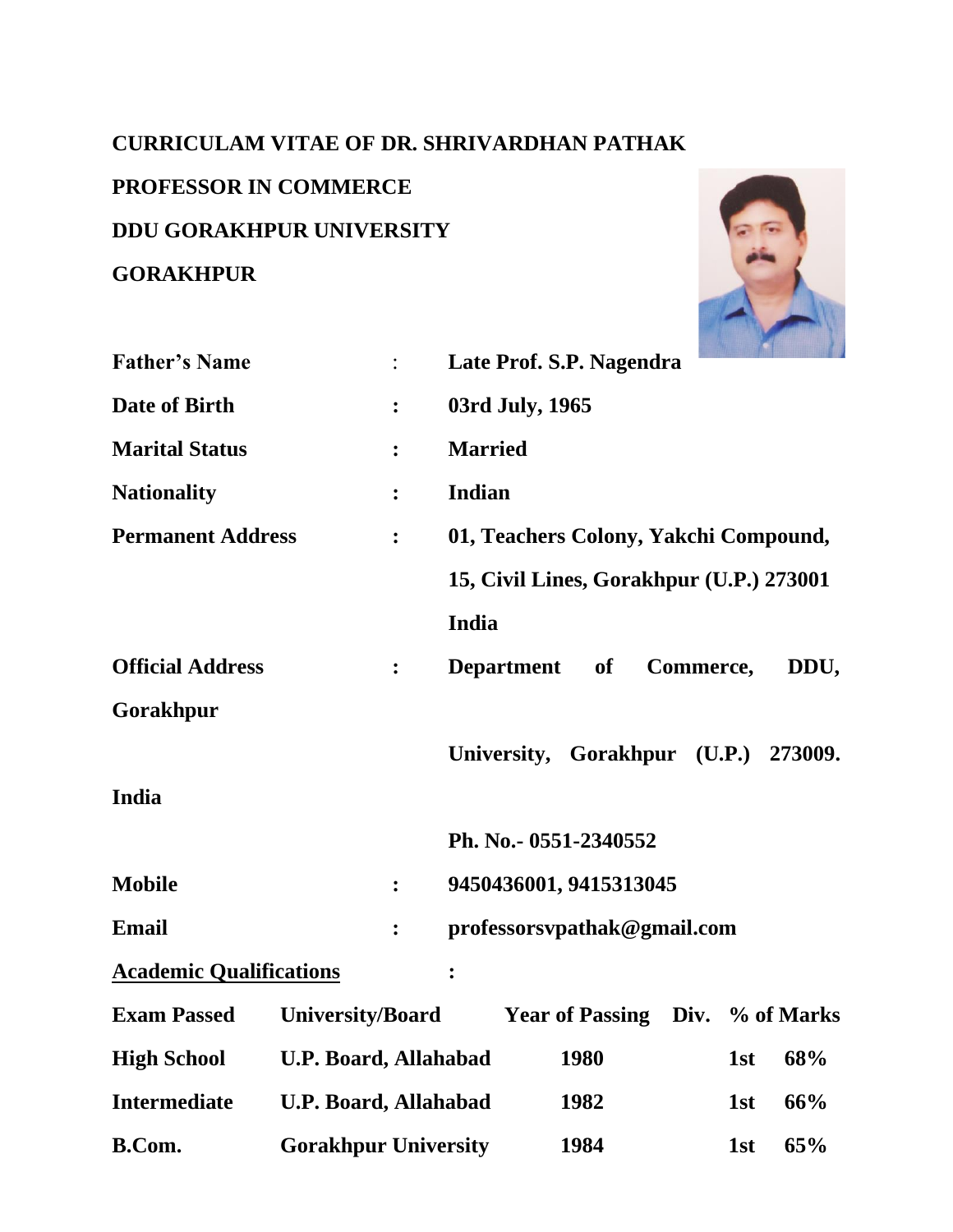**M.Com. Gorakhpur University 1986 1st 67% (Stood First** 

**in order of Merit)**

### **D.Phil. Allahabad University 1994**

## **Scholarship and Gold Medals** :

**1. State Government merit scholarship in High School, Intermediate and B.Com.Classes.**

**2. a) Recipient of Bindeshwari Prasad Tiwari Memorial Gold Medal for securing the highest percentage of marks at the M.Com examination of Gorakhpur University.** 

**b) Recipient of University Gold Medal for securing the highest percentage of marks at the M.Com examination among both University and College students of Gorakhpur University.**

| <b>Teaching Experience</b>                        |                                                |                  |                           | <b>U.G. 36 Yrs.</b>                             |  |       | <b>P.G. 34 Yrs.</b> |
|---------------------------------------------------|------------------------------------------------|------------------|---------------------------|-------------------------------------------------|--|-------|---------------------|
| <b>Research Experience</b>                        |                                                | $\ddot{\bullet}$ | 34 Years                  |                                                 |  |       |                     |
| <b>Knowledge of Indian Languages</b>              |                                                | $\ddot{\cdot}$   | Hindi, English, Bhojpuri. |                                                 |  |       |                     |
| <u>Posts/Designations held in the University:</u> |                                                |                  |                           |                                                 |  |       |                     |
| <b>Designation Department</b>                     | Form                                           |                  | To                        | Year                                            |  | Grade |                     |
| <b>Lecturer Part-time</b>                         |                                                |                  |                           | Commerce 18/10/1986 14/02/1988 16 months 1100/- |  |       |                     |
| pm fixed                                          |                                                |                  |                           |                                                 |  |       |                     |
| Lecturer/Asst.Prof.                               |                                                |                  |                           | Commerce 15/02/1988 26/07/1998 10               |  |       | year <sub>5</sub>   |
| <b>Months2200-4000</b>                            |                                                |                  |                           |                                                 |  |       |                     |
| <b>Reader/Assoc.Prof</b>                          | Commerce 27/07/2199826/07/2006 10 years 12000- |                  |                           |                                                 |  |       |                     |
| 420-18300                                         |                                                |                  |                           |                                                 |  |       |                     |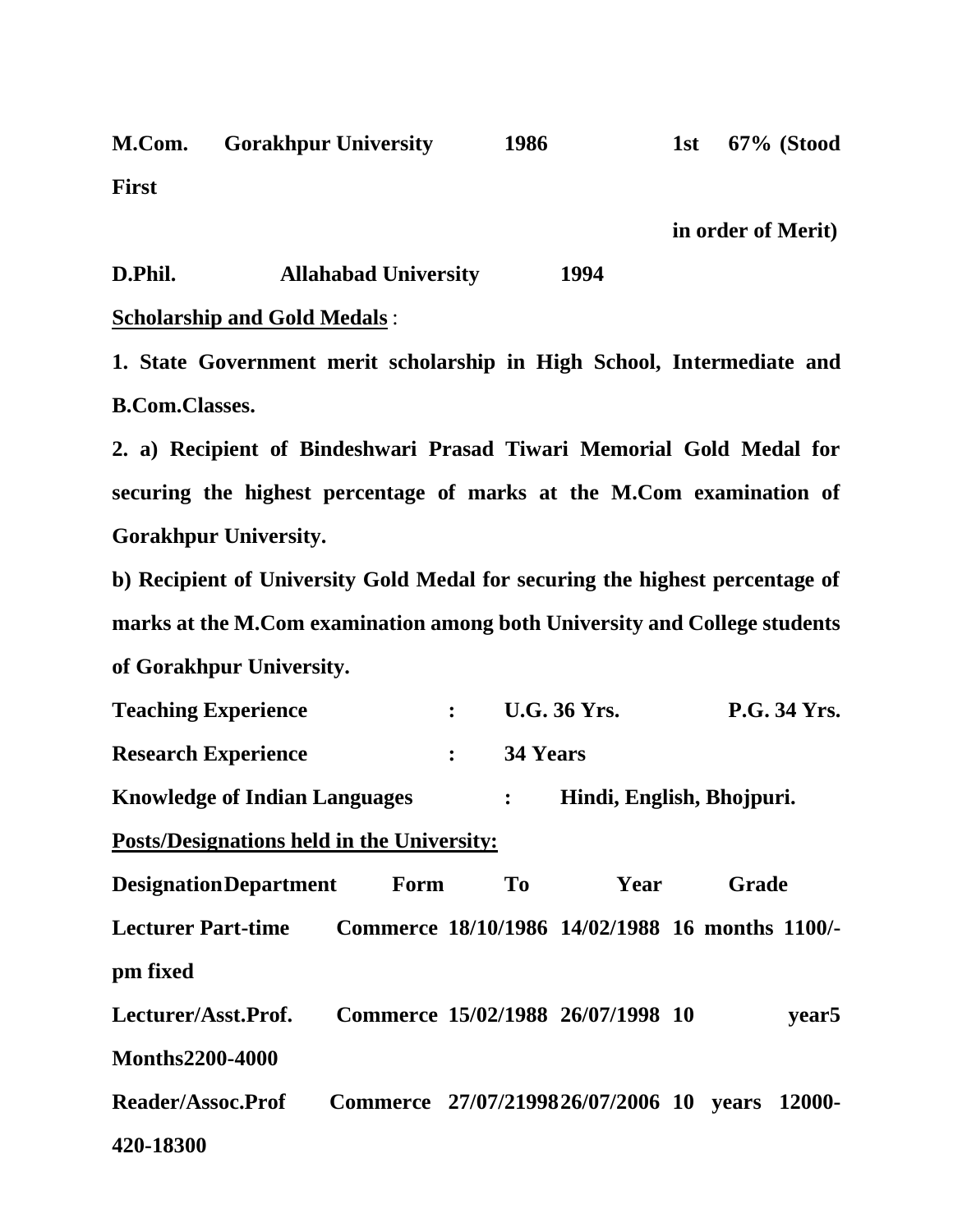**Professor Commerce 27/07/2006 Till date 16 years approx. 37400-67300 (AGP 10000/-)**

**Area of Specialization : Cost Accounting, Company Law**

 **Organizational Behavior and Marketing**

# **PUBLICATIONS**

**Books:**

**(a) Self-authored : 02**

**1) Book entitled "Fertilizer Marketing in India" published by Mishra Trading Corporation Varanasi 2001.**

**2) Book entitled "Cost Accounting" published by kedarnath Ramnath, Delhi 2008.**

**(b) Edited** : **02**

1*) Regional rural banks in India*: **Editors SV Pathak & SB Verma Delhi 2010**

**2)** *Accounting and Auditing***: Editors SB Verma & SV Pathak, Mittal Publications, New Delhi 2015.**

**Chapters in Edited Books: 04**

- **1) "Globalization and Development" in the book Globalization at the Crossroads edt. By Sawalia Bihari Verma, Yogesh Upadhayay, Anil Kumar Bajpai.**
- **2) Coalition Poilitics of emerging Economic scenario in India: In the edited book" gatbandhan ki rajneeti" A R Publications, Ghaziabad, 2013.**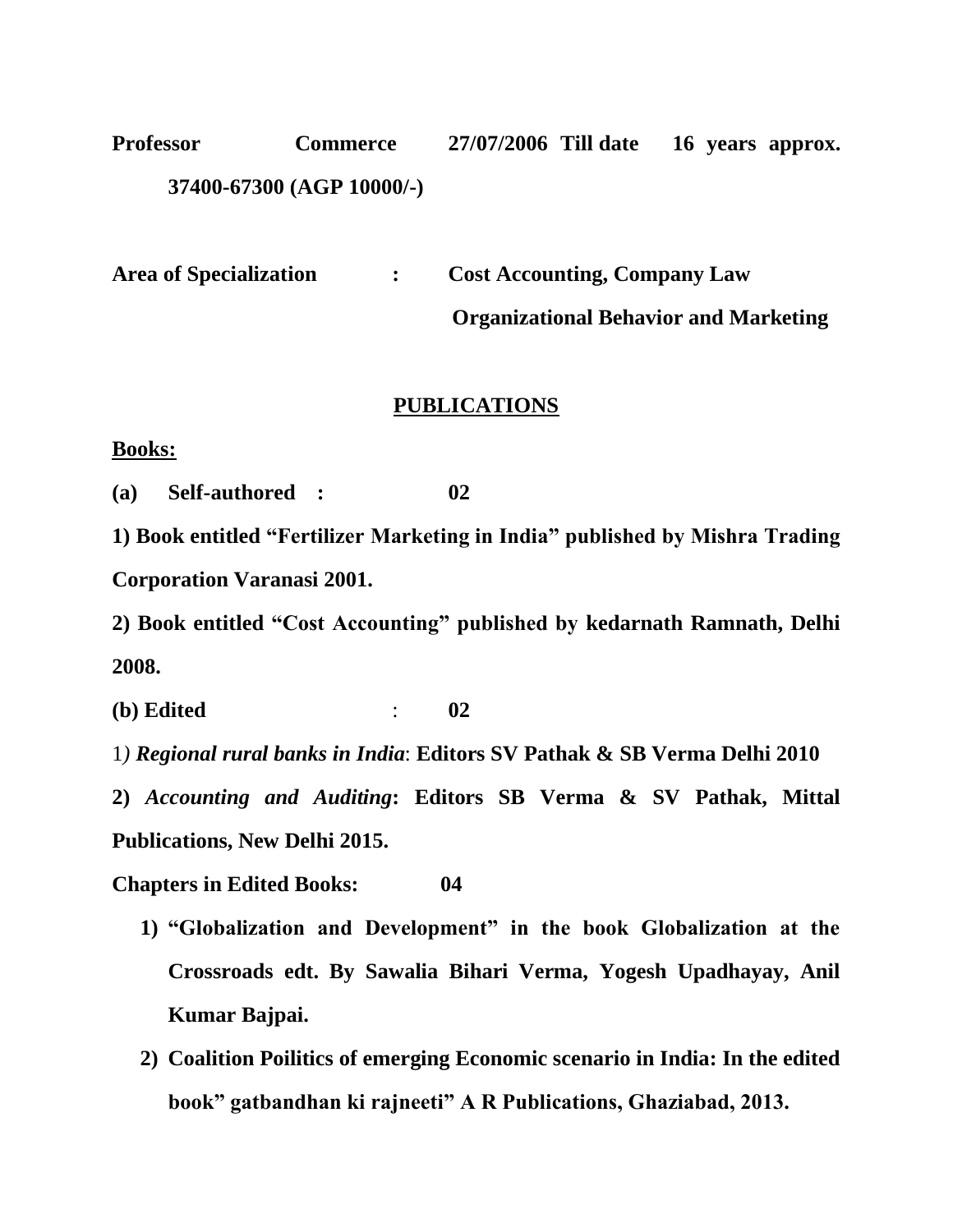- **3) Gramine Vikas Mein Mgnrega Ki Bhoomika Ka Vishleshan: In the edited book "Rural development and Management; Bharat Book Center Lucknow 2012.**
- **4) "Atma NirbharBharat Abhiyan:Inidia's Journey for Economic Growth" In the Edited Book entitled "AATMA NIRBHAR BHARAT :ECONOMIC DIMENSION & INCLUSIVE GROWTH ,January 2022 ISBN No. 9789391248277**

**Research Papers:**

| <b>International Journal</b>         | $\mathbf{r}$                            | 0 <sub>5</sub> |
|--------------------------------------|-----------------------------------------|----------------|
| <b>National Journal/Edited Books</b> | $\mathcal{L} = \mathcal{L} \mathcal{L}$ | -14            |
| <b>Papers sent for Publication</b>   | $\bullet$ .<br><br><br><br><br><br>     | 03             |

- 1) **"Special Economic Zones: Politics viz-a-viz Economics" in CPJ Global Review Vol. 1, No. 1, July 2009.**
- **2) "Analyzing Impact of Buyer's Perception of Product Quality in Indian Scenario: A Primary Research for selected Durable, Semi-Durable and FMCG products" in DSM Business Review Vol. 1, No. 1, June 2009.**
- **3) Research paper entitiled "Golbalization and Development: The case of India", published in the Commerce Journal of Allahabad University. Vol XVI 2001-02**
- **4) Research paper entitled "Disinvestment in India: A Critical Study of Restructuring of Public Enterprises (1991-2001)" published in the Journal Srijan of LBS Inst. of Management Lucknow. Vol. 01 No. 02 July-Dec 2002.**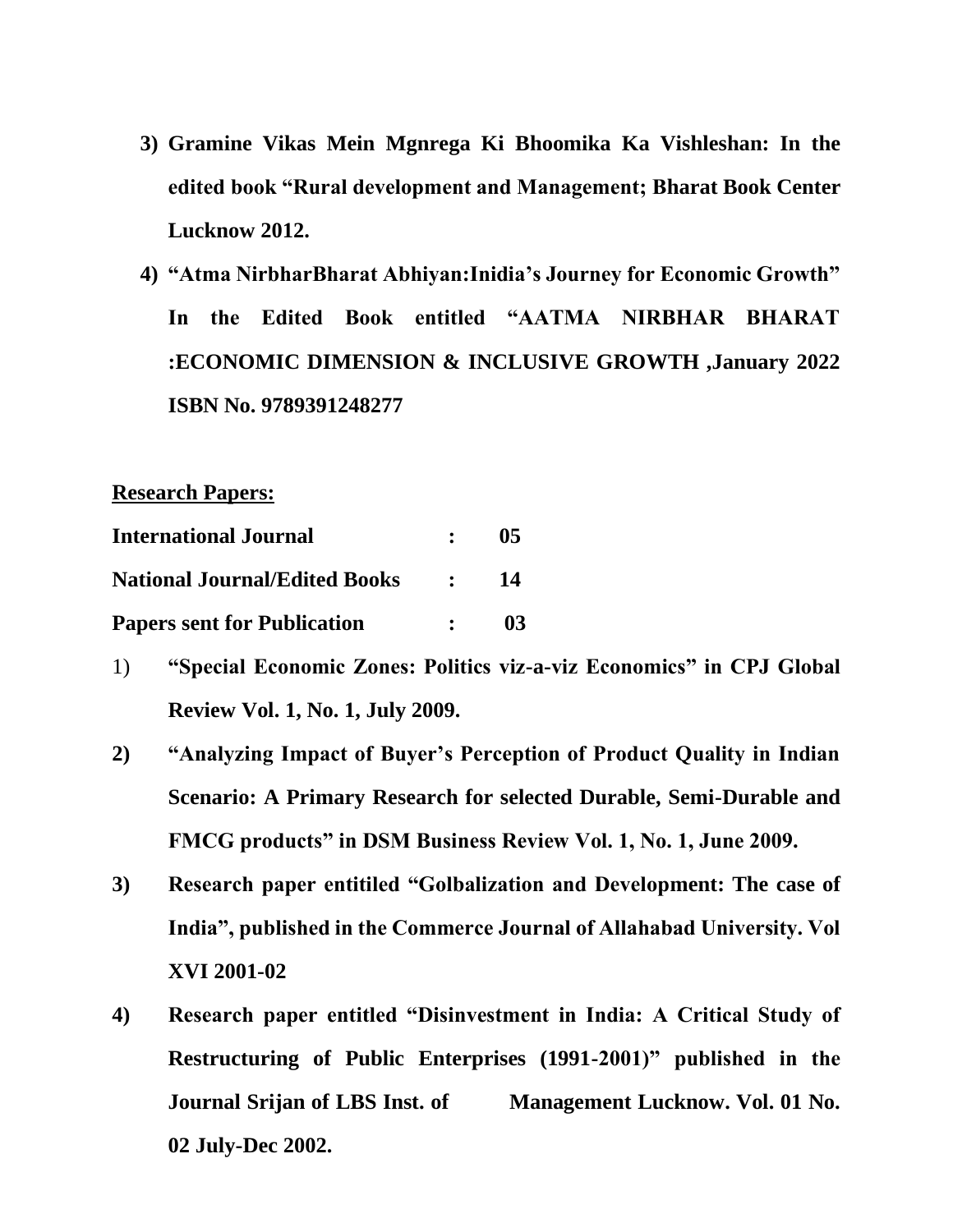- **5) Paper entitled "Udarwad Swadeshi Aur Gandhi" published in the Journal Gandhi Marg New Delhi Sep- Oct. 2001.**
- **6) Paper entitled "Perspective of Women Entrepreneurship in India" published in an edited book entitled Entrepreneurship development in India. Prof M.B. Shukla Varanasi. 2004**
- **7) Paper entitled "Institutional Support of Small Industries" published in an edited book entitled Entrepreneurship development in India. Prof. M.B. Shukla Varanasi 2004.**
- **8) Paper entitled "Bharat Mein Vinevesh Ke Samasyan" published in an edited book by Dr. Vinod Gupta with the support of UGC in 2004.**
- **9) Paper entitled "Women Entrepreneurship: The changing Facets" published in Kashi Journal of Commerce, Varanasi. 2004.**
- **10) Joint Research Paper with Dr. Aditya Tripathi entitled "Customer Shopping Behavior among modern retail formats. A study of Delhi & NCR" published in the India Journal of Marketing Vol. XXXIX No. 2 Feb 2009.**
- **11) "Impact of Global Methdown on India as a Developing Nation: Imperatives & Strategies" in Journal Manthan of Institute of Managment Studies Noida.**
- **12) "Globalization and Development" in the book Globalization at the Crossroads edt. By Sawalia Bihari Verma, Yogesh Upadhayay, Anil Kumar Bajpai.**
- **13) Coalition Poilitics of emerging Economic scenario in India: In the edited book" gatbandhan ki rajneeti" A R Publications, Ghaziabad, 2013.**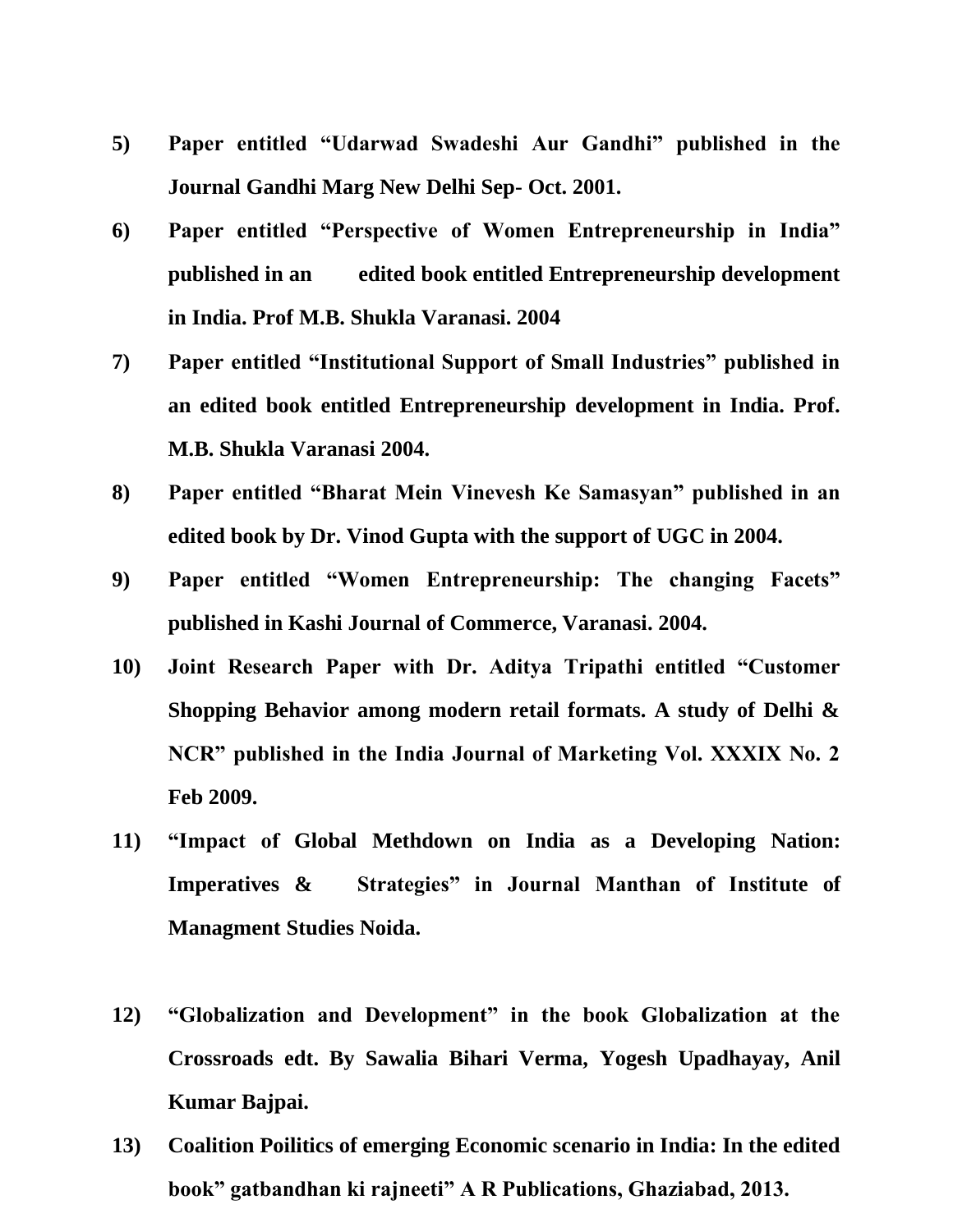- **14) Gramine Vikas Mein Mgnrega Ki bhoomika Ka Vishleshan: In the edited book "Rural development and Management; Bharat Book Center Lucknow 2012.**
- **15) Cross Examining Signaling Theory of Dividends from Indian Small Investors point of view: Akash Agarwal & SV Pathak presented in an interantional coference INCONSYM2014 organized by Symobiosis Centre for Management Studies. Noida, March 07-08, 2014.**
- **16) Relevancy of Dividend Decision Making: Myth & Reality: S V Pathak & Akash Agarwal presented in the international conference INNOSERVE 2014 organized by ITM University, Gwalior 13-14 Jan 2014.**
- **17) An Analysis of Dividend Payout Pattern in Indian Automotive Sector S V Pathak & Akash Agarwal, presented in the international conference INNOSERVE 2014 organized by ITM University, Gwalior 13-14 Jan 2014.**
- **28) Inclination of small investors towards Dividend, Akash Agarwal & SV Pathak, presented in an international conference NICOM 2014 organised by NIRMA University Ahemdabad Jan 19-10, 2014**
- **19) Dividend Decision and its impact on investment behavior of small investors, Akash Agarwal & SV Pathak, presented in an international conference NICOM 2014 organised by NIRMA University Ahemdabad Jan 09-10, 2014**
- **20). Awareness,Concerns and Compliance of GST at the last point ofContact :A Two Dimensional Approach.Akash Agarwal & S V Pathak published in Indian Journal of Commerce Volume 71 no.01,Jan-March 2018.pp 61- 91. ISSN No. 0019-512X**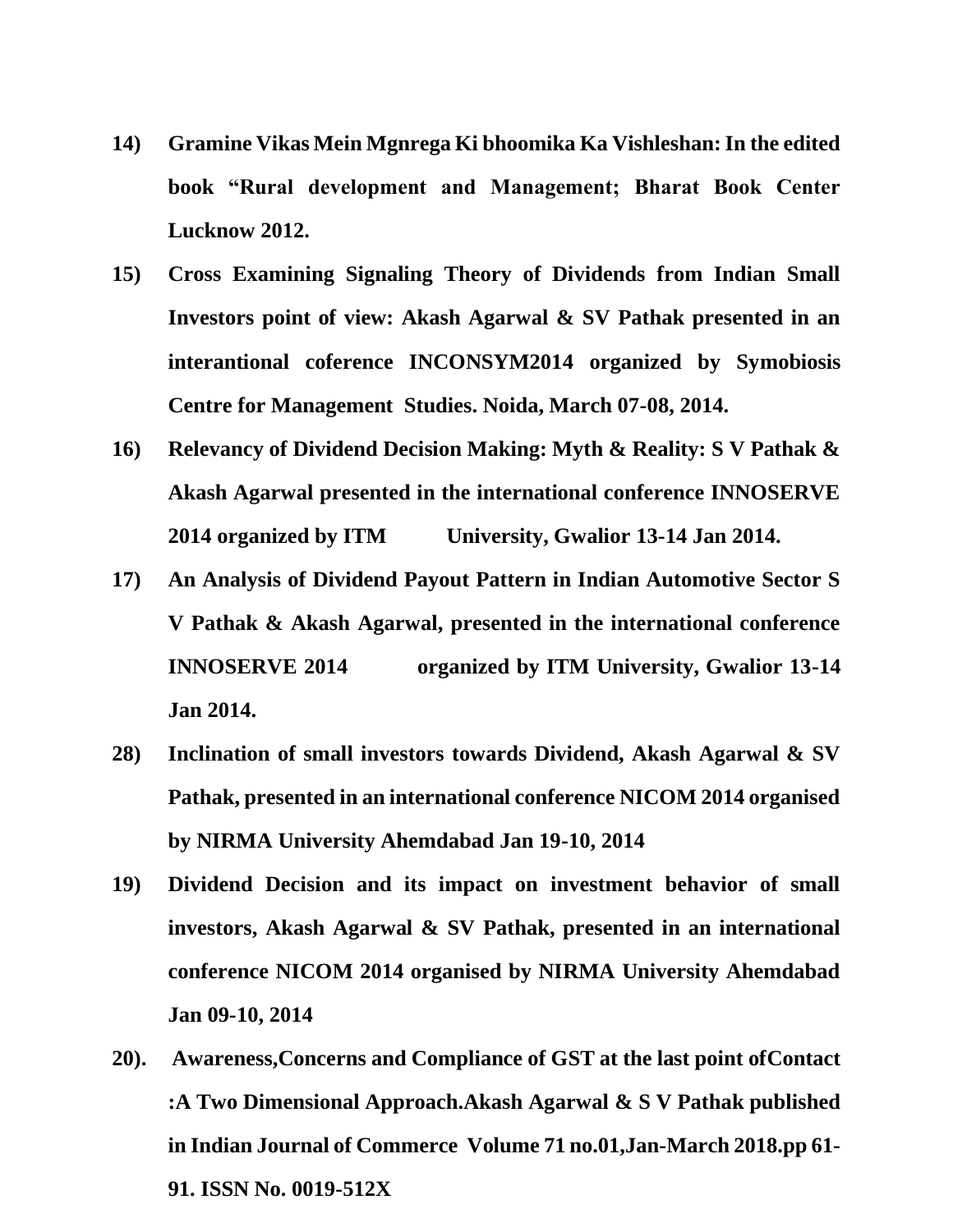#### **Research Supervision:**

**No. of Students Awarded Ph. D under my supervision : 19**

- **1. Girijesh Dutta Pandey " Role of Commercial Banks In India: A Case Study of SBI,Gorakhpur" 1996 –2000**
- **2. Prakash Neupane " Capital Market In Nepal : A Critical Study in The Changing Business Enviornment" 1998 – 2007**
- **3. Arjun Budhatoki " Human Resource Management In Nepal: A Critical Study" 1998 - 2007**
- **4. Kailash Maurya "Gorakhpur Mein Laghu Udyog Evam Udyamita Vikas" 1999 - 2006**
- **5. Satyendra Kumar Sinha " Janpad Gorakhpur Ke Krishi Vikas Mein Sahkari samitiyoon Ki Bhoomika" 2001 -2004**
- **6. Sunil Kumar "Corporate Governance In District Cooperative Banks: A Case study Of District Cooperatve Bank Gorakhpur" 2006 - 2011**
- **7. Krishna Kumar " Zila sahkari Banks Mein Rin Vividhikaran:Astiyoon Ke Srijan Mein Vetan Bhoogi sahkari samiteeyon Ki Bhoomika" (Zila sahkari Bank Gorakhpur Ke Vishesh sandarbh Mein)" 2007-2012**
- **8. Reema Kushwaha " Vigyapan Madhyamon Ka Prabhav:Upbhokta Tikau Vastuon Ke Sambandh Mein Drishya,Prakashan Evam Shravya Mahyamon Ke Tulnatmak rabhavon Ka Adhyan"**
- **9. Rampal " Grameen Gareebi Unmoolan Mein MANREGA,2005 Ki Bhoomika Ka Janpad Kushinagar Ke Sandharb Mein Ek Vishesh Adhyaan" 2010 -2014**
- **10.Priyatosh Mishra "Vishwa Vypar Sangathon Aur Bhartiyee arth Vyavastha : Ek Vishleshnatmak adhyaan" 2010 – 2016**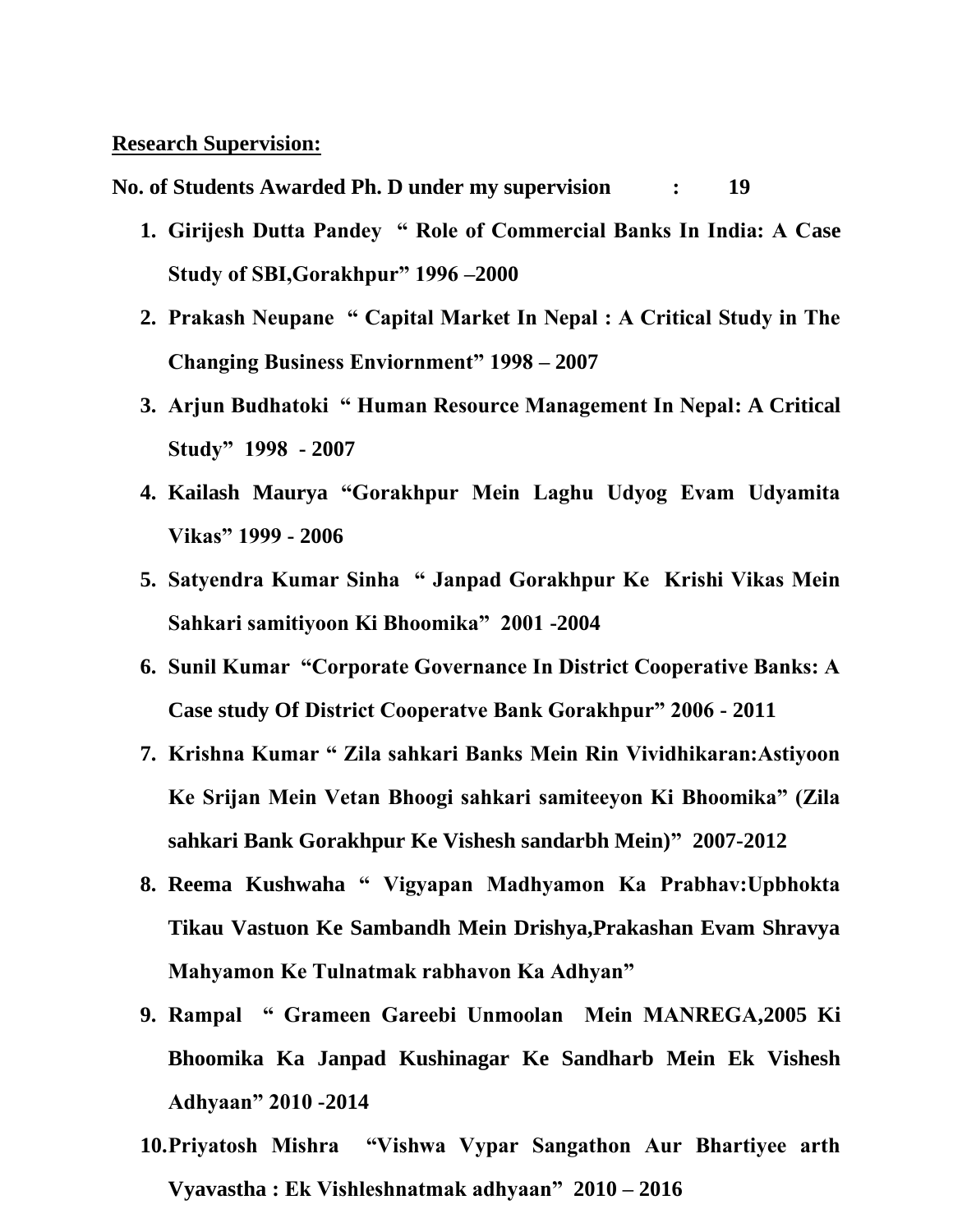- **11.Sarvar Ahmad " Agriculture Input And Brand awareness: A Study With Special Reference To Gorakhpur District" 2010 -2016**
- **12. Aloke Mishra " Bharat Ke sarvjanik Kshetra Ke Nirmani Udyogon Mein Karyasheel Poonji Prabandhan Ka Ek adhyan : BHEL Ke vishesh Sandarbh Mein" 2010- 2018**
- **13.Jai Prakash Kushwaha " Chayanit Upbhokta Vastoonyon Par OnLine Vigyapan Ka Prabhav ; Gorakhpur MahaNagar Ke Upbhoktaon Ke vishesh sandarbh Mein" 2011-2016**
- **14.Akash Agarwal " A Study of Dividend Decision In Indian Firms With Special Reference To Indian Engineering Sector" 2011 - 2016**
- **15.Neha Chaudhry " Employees Job Satisfaction With Special Reference To Job Involvement And Organisational Commitment tin Service Sector In Gorakhpur" 2013 – 2018**
- **16.Areema Pandey "Green Marketing : Changing Landscape of Marketing" 2014 – 2020**
- **17.Pankhuri Bhagat " Employment and Job Satisfactionof Women In Indian Banking Sector: A Case Study Of Gorakhpur 2013 – 2021**
- **18.Faisal Akhtar " Marketing Policies Of Mobile PhonesAnd Allied Industries Their Impact On Consumer Behaviour: A Gorakhpur City Perspective" 2013 -2021**
- **19.Bhuwaneshwar Prajapati " Poorvi Uttar Pradesh Ke Vikas Mein Swayam Sahayata Samoohon Ke Bhoomika :Janpad Ke Vishesh Sandarbh Mein" 2016 - 2021**

**No. of Students enrolled for Ph. D. under my supervision : 01 Orientation/Refresher Courses Attended : 04**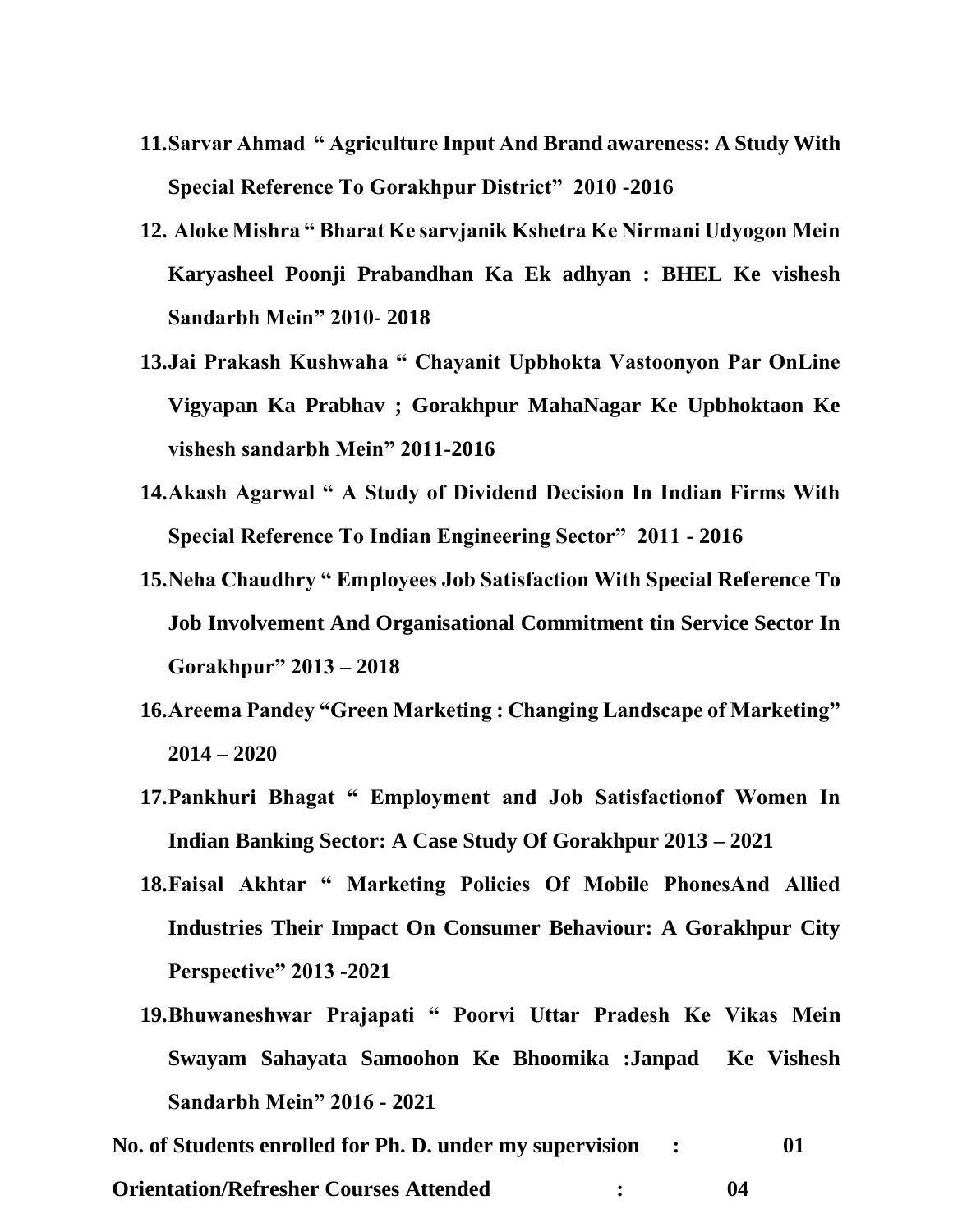#### **AIR Talks/Discussions : 04**

# **CONTRIBUTION IN CORPORATE GOVERNANCE OF THE**

# **UNIVERSITY**

- 1) **Member Executive Council of DDU Gorakhpur University from Jan. 2004 to June 2004.**
- **2) Member Academic Council of DDU Gorakhpur University from Nov. 2003 to June 2004.**
- **3) Member Board of Faculty of Commerce, Gorakhpur University, 1998- 99.**
- **4) Member Board of Studies of Commerce, Gorakhpur University.**
- **5) Life Member Commerce Association of India.**
- **6) Programme Office of NSS in Gorakhpur University 1991-93.**
- **7) Chairman Table Tennis, Athletic Association, Gorakhpur University 1993.**
- **8) Assistant Dean Students Welfare, 1998-99.**
- **9) Supdt. Of Pat. Com. Exams- 2003.**
- **10) Member various Admission Committees of DDU Gorakhpur University.**
- **11) Coordinator of Flying Squad DDU Gorakhpur University 2017-18**
- **12) Asst. Supdt. Of University Annual Exams on various occasions.**
- **13) Obsever PBAT Exams several times.**
- **14) Member PBAT Admission Committee.**
- **15) Completed a crash course conducted by John Hopkins University London, conducted under the auspices of "Srijan" a NGO at DDU Gorakhpur University.**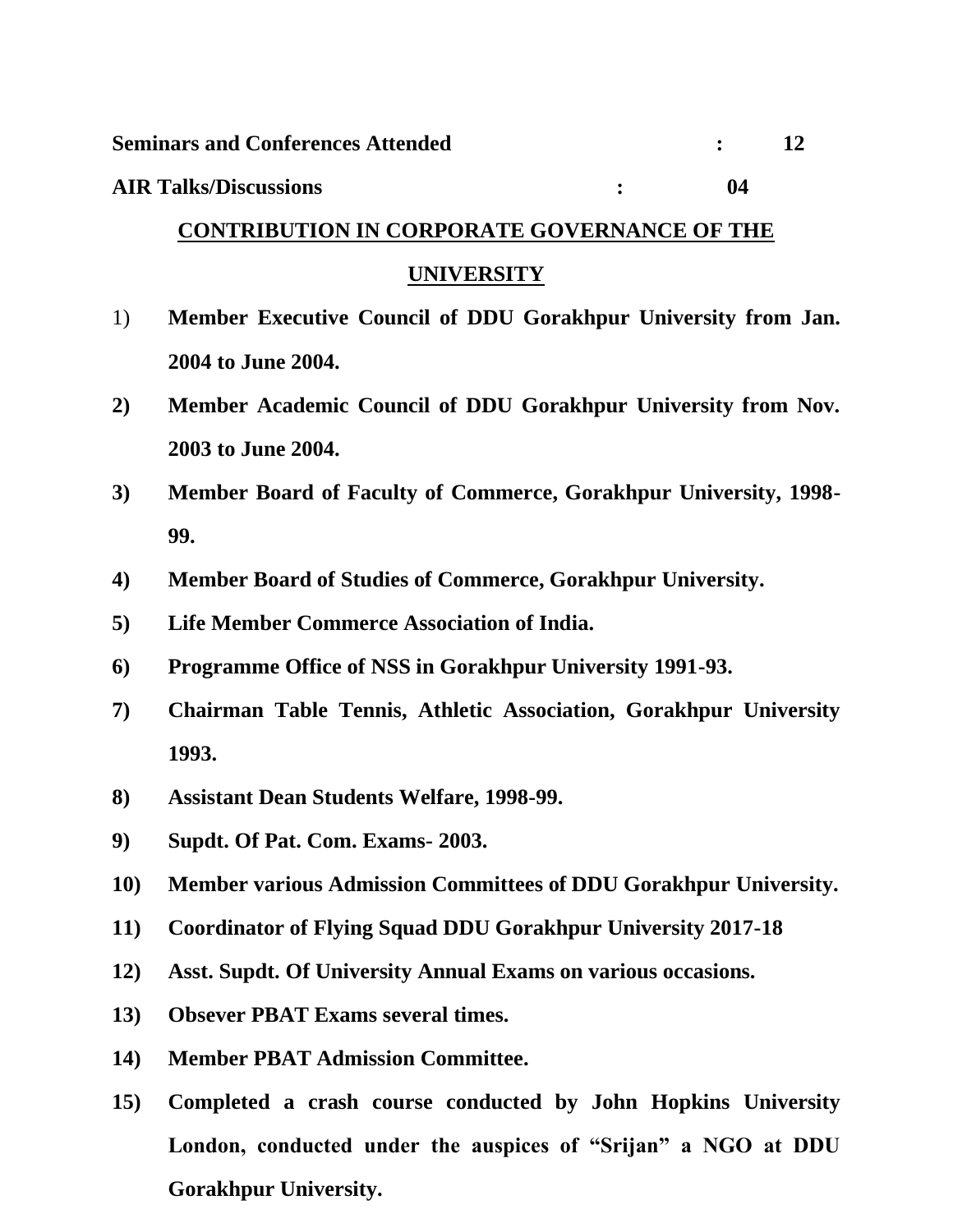- **16) Academic Counselor in IGNOU MBA & M. Com. Programmes.**
- **17) Member Course Restructuring Committee of M.Com and B.Com Classes.**
- **18) Expert in framing the vocational courses in IGNOU, New Delhi.**
- **19) Assistant Coordinator IGNOU, DDU Gorakhpur University, Gorakhpur Jan. 2010-12**
- **20) Assistant Coordinator of Refresher Course in Commerce 2009**
- **21) Conducted Ph.D viva voce exams of students at Delhi,Kumaun, Poorvanchal,Lucknow,Darbhanga,Muzzafarpur Universities.**
- **22) Head Examiner/Moderator of undergraduate and post Graduate examinations of Gorakhpur University, Jaunpur University, Faizabad University, Lucknow University, Meerut University, MGKV Varansi, BHU Varanasi, Barielly University and Agra University for B.Com, M.Com, BBA and MBA examinations.**
- **23. Organising Secretary of National Seminar on Smart India; Vision 2020, organized by the Department Of commerce DDU,Gorakhpur Gorakhpur in the year 2017**

**23. Coordinator Central Evaluation of Undergraduate B A II classes 2017, 2019**

**24. Nominated Expert In DRC of SSJ State University, Almorah 2021 till date**

#### **CONTRIBUTION IN SOCIAL WELFARE ORGANIZATION**

**A very active member of Freemasonry of Eastern India and have been actively following its precepts and trying to strengthen the bondage of**